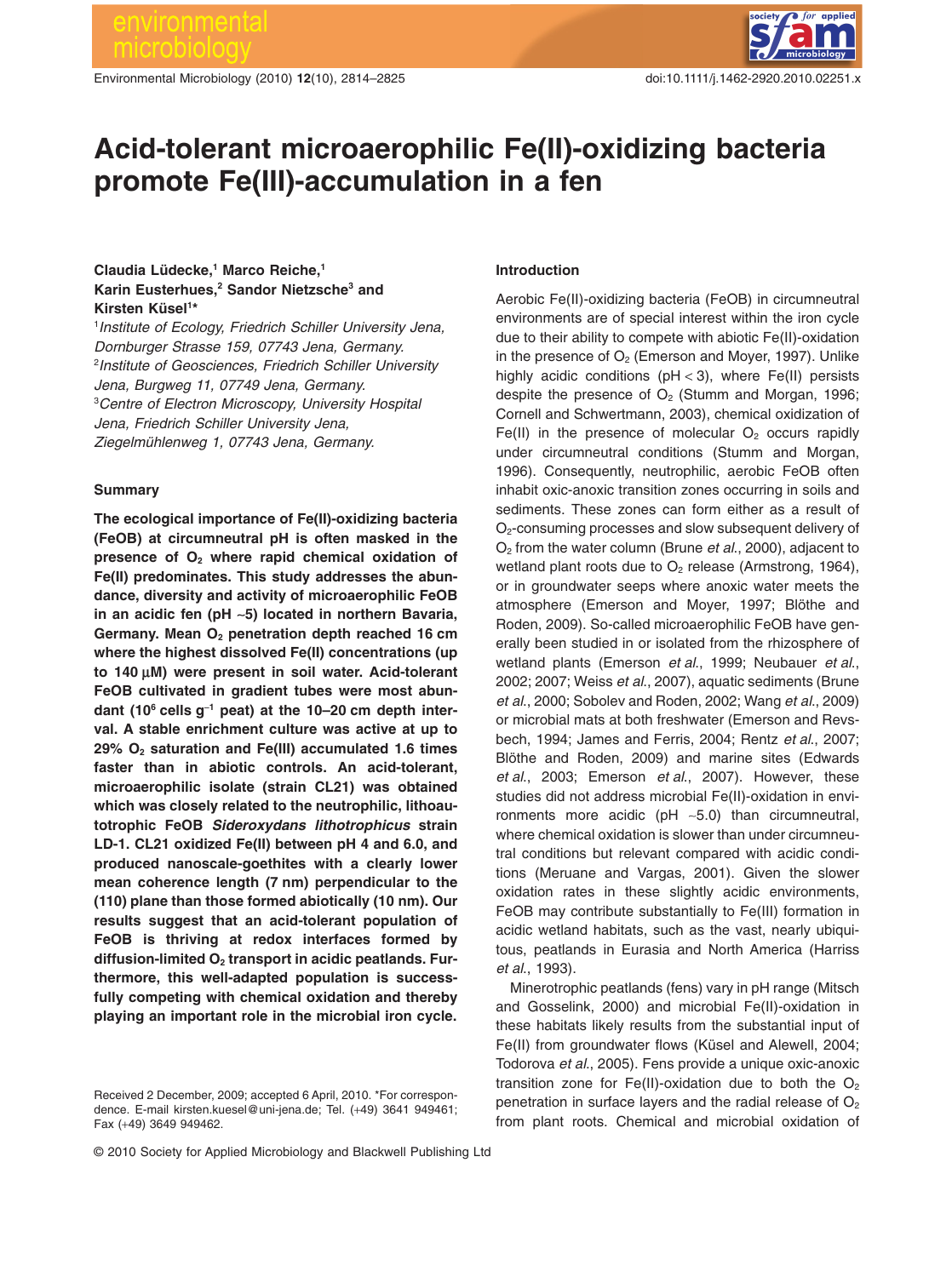Fe(II) to Fe(III), followed by a precipitation of Fe(III) (hydr)oxides, is usually facilitated by these conditions, depending on the pH of the fen. We recently determined that accumulation of Fe(III) near the surface of an acidic fen ( $pH \sim 5$ ) is enhanced when the water table is lowered during dry periods or after mixing with oxygenated rainwater (Reiche *et al*., 2009). This Fe(III) pool is rapidly depleted once O2 is consumed (Reiche *et al*., 2009), and microbial Fe(III)-reduction can account for up to 70% of the anaerobic organic carbon mineralization in this fen (Küsel *et al*., 2008). This suggests that FeOB could play an important role by promoting a rapid microbial iron cycle in peatlands. In this study, we investigated the presence of acid-tolerant FeOB in a minerotrophic fen and evaluated the capacity of FeOB to compete with chemical oxidation. We also determined the abundance of acid-tolerant FeOB with respect to geochemical gradients and examined both the kinetics of Fe(II)-oxidation and the formation of Fe(III) (hydr)oxides under acidic conditions.

## **Results**

# *Concentrations of dissolved Fe(II) and O<sub>2</sub> at the field site*

Soil water concentrations of Fe(II) and the penetration depth of  $O<sub>2</sub>$  were measured in depth profiles obtained from May through August 2007. Between 10 and 15 cm below the surface, Fe(II) concentrations were the highest, reaching 140  $\mu$ M in July and August 2007 (Fig. 1). The lowest Fe(II) concentrations were measured at 0–10 cm  $(< 50 \mu M$ ) and 20–40 cm  $(< 80 \mu M$ ) depths. In general, concentrations of nitrate were below the limits of detection (1.6  $\mu$ M) and never exceeded 5  $\mu$ M. The mean penetration depth of  $O<sub>2</sub>$  was 16 cm below the peat surface during this period (Fig. 1) with a maximum of 24.5 cm in June. These results were similar to those obtained in previous investigations at this sampling site (Paul *et al*., 2006; Küsel *et al*., 2008; Knorr *et al*., 2009; Reiche *et al*., 2009).

# *Enumeration and enrichment of microaerophilic Fe(II)-oxidizers (FeOB)*

Due to the absence of nitrate in the soil, we focused on enumerating microaerophilic FeOB capable of growth in gradient tubes with an initial  $pH$  of  $\sim$ 5.5. During incubation, the pH could decrease to a minimum of 4.4. FeOB abundance, as determined using an most probable number (MPN) technique, was approximately  $1.2 \times 10^5$  cells g (wet weight peat)<sup>-1</sup> at 0-10 cm,  $1.0 \times 10^6$  cells g (wet weight peat)<sup>-1</sup> at 10–20 cm and  $2.0 \times 10^3$  cells g (wet weight peat)<sup>-1</sup> at 30-40 cm depths of a peat core obtained in December 2007. This was



**Fig. 1.** Soil water profiles of Fe(II) over 0–40 cm from May to August 2007 obtained with Rhizon suction samplers. Greyish line is included to indicate the average  $O<sub>2</sub>$  penetration depth during the same time period.

less than 0.02% of the total DAPI-stained microorganisms in the same depth segment determined at the sampling site in 2005 (Reiche *et al*., 2008). Different dilutions of the MPN enrichment cultures which exhibited both rapid and substantial Fe(III)-accumulation were selected for further enrichment and 16S rRNA gene-based community analysis. These were enrichments inoculated with  $10^{-1}$  and  $10^{-2}$  dilutions from the first depth segment  $(l: 0-10 \text{ cm})$ ,  $10^{-3}$  dilution from the second depth segment (II: 10-20 cm) and  $10^{-2}$  dilution from the forth segment (IV: 30–40 cm) of the gradient tube MPN series. Corresponding enrichments were named with SBIa, SBIb, SBII and SBIV according to their originating fen (SB: Schlöppnerbrunnen fen), their depth segment (I, II or IV) and with respect to their dilution (a for  $10^{-1}$ and b for  $10^{-2}$ ). Enrichments from the 10-20 cm depth zone developed a distinct rust coloured band within 1 week of incubation. In contrast, enrichments obtained from depths above or below 10–20 cm, showed band development only after 3 weeks. Diffuse Fe(II)-oxidation above and below the rust coloured ring first appeared 8 weeks after inoculation. In sterile controls, the semisolid medium turned uniformly reddish orange after several days, suggesting chemical oxidation of Fe(II) as it was released from the FeS plug.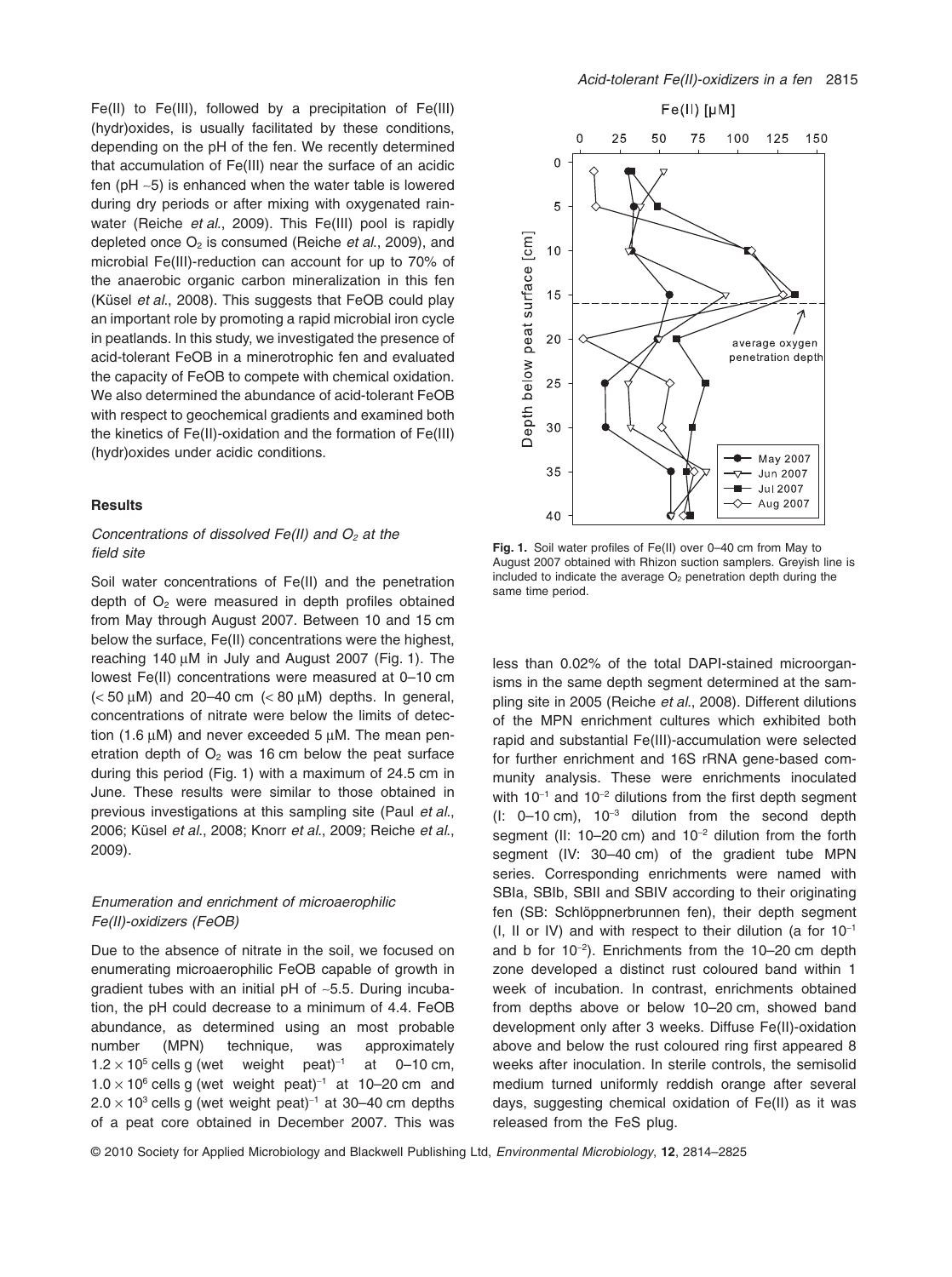#### 2816 *C. Lüdecke* et al*.*

# *ARDRA, phylogenetic analysis and characterization of Fe(II)-oxidizer enrichments*

A total of 151 16S rRNA gene clones were screened using amplified ribosomal DNA restriction analysis (ARDRA) and yielded 21 different phylotypes. Fourteen of these 21 phylotypes were present in SBIa, and eight and six phylotypes were present SBIb and SBII, respectively, while only four phylotypes were present in SBIV. Rarefaction curves of each clone library indicated a saturation of sampling (data not shown). The majority (43–76%) of sequenced 16S rRNA gene clones from the four clone libraries were most closely related to members of the *Betaproteobacteria*, specifically the *Sideroxydans lithotrophicus* strain ES-1, which is a known lithoautotrophic FeOB (Emerson and Moyer, 1997). Members of the *Alphaproteobacteria* comprised 17–38% of all clones and were dominated by species from the *Rhizobiales* and *Rhodospirillales*. Some of them are known as photosynthetic bacteria (Pfennig and Trüper, 1971) or nitrogen fixing organisms (Garg and Machanda, 2007). Phylotypes related to *Acidobacteria* were detected only in enrichment cultures SBIa and SBII (0–20 cm depth) and showed 95% similarity to Bacterium Ellin5239. *Acidobacteria* are omnipresent soil bacteria and also present in the fen investigated in this study (Schmalenberger *et al*., 2008). They are known for mediating Fe(III)-reduction in mine waterimpacted environments (Pronk and Johnson, 1992; Blöthe *et al*., 2008; Coupland and Johnson, 2008).

# *Isolation of the acid-tolerant, microaerophilic Fe(II)-oxidizer strain CL21*

We were only able to obtain an isolate from the fast growing SBII enrichment culture, called CL21, after four repeated dilution-to-extinction transfers. Each transfer was inoculated each time with the highest growth-positive culture from the previous dilution series. A cloning and sequencing approach confirmed that only one genotype was present. This culture formed a distinct rust coloured band in the gradient tubes and was unable to grow aerobically on plates specific for heterotrophs, suggesting the presence of a lithoautotrophic, microaerophilic FeOB. Cells had a curved, rod-shaped morphology with a length of  $2-6$   $\mu$ m, with a cell diameter of 0.2  $\mu$ m and CL21 cell surfaces were not encrusted with Fe(III) (hydr)oxides. Comparison of the 16S rRNA gene sequence of CL21 to known relatives revealed a sequence identity of 98.8% and 98.1% to that of *S. lithotrophicus* strain LD-1 (DQ386859), and to *S. lithotrophicus* strain ES-1 (DQ386264) respectively (Fig. 2). Both species belong to the beta-subdivision of the *Proteobacteria*. *Sideroxydans lithotrophicus* strain LD-1 was isolated from the rhizosphere of *Magnolia virginiana* in a bottomland hardwood forest (Weiss *et al*., 2007) and *S. lithotrophicus* strain ES-1 from an iron-mat formed in Fe(II)-containing groundwater (Emerson and Moyer, 1997). Both species have been described as microaerophilic FeOB.

## *Oxygen microprofiles*

Gradient tubes inoculated with the SBII enrichment had steeper O<sub>2</sub> gradients compared with sterile gradient tubes (Fig. 3). In both, inoculated gradient tubes and sterile controls, the depth of oxygen penetration decreased over time and remained stable after 9 and 5 days respectively. In inoculated tubes a distinct rust coloured band with an  $O<sub>2</sub>$  concentration of 29% on top was formed. The overlayer of the sterile controls turned uniformly reddish orange and became darker in colour during the incubation period.

The  $O<sub>2</sub>$  concentration on top of the rust coloured band of isolate CL21 was approximately 17.5% 14 days after inoculation and was depleted to 0% within the band (data not shown). In some gradient tubes inoculated with CL21, single colonies grew above the band at  $O<sub>2</sub>$  concentrations of approximately 30%.

## *Fe(II)/Fe(III) and pH profiles*

Profiles of Fe(II) and Fe(III) were measured in inoculated and sterile gradient tubes at 5 mm vertical increments during 12 days of incubation of the SBII enrichment culture. Fe(II) concentrations in the first 10 mm of the SBII tubes were approximately 0.2 mM and increased from 0.9 mM at 15 mm depth to 3.4 mM Fe(II) adjacent to the FeS plug at a depth of 37 mm. Fe(III) accumulation was highest between 10 and 15 mm and increased to a its maximum concentration of 6.2 mM Fe(III) within the first 8 days of incubation (Fig. 4). Fe(II) concentrations in sterile controls increased with increasing depth from 1.3 to 3.6 mM, while Fe(III) concentrations increased from approximately 1 to 2.3 mM at the bottom of the overlayer. The zone of highest Fe(III) accumulation was between 25 and 35 mm below the surface (Fig. 4).

Within the first 12 days of incubation, Fe(III) accumulation increased linearly to 1.75 and 1.79 mM Fe(III) in the overlayer of gradient tubes inoculated with either the enrichment SBII or isolate CL21 at a rate of 0.15 and 0.17 mM Fe(III) day<sup>-1</sup> (Fig. 5). Fe(III) concentrations measured in the sterile controls also increased during the same period to 1.14 mM Fe(III) at a rate of 0.1 mM Fe(III) day-<sup>1</sup> . Therefore, the rate of Fe(III) accumulation was 1.5–1.6 times higher in the inoculated tubes. In contrast to sterile controls, rates of Fe(III) accumulation decreased during the following 14 days in the inoculated tubes. After 26 days of incubation, Fe(III) concentrations were similar in inoculated and sterile gradient tubes at 2.6–2.8 mM Fe(III) respectively (Fig. 5).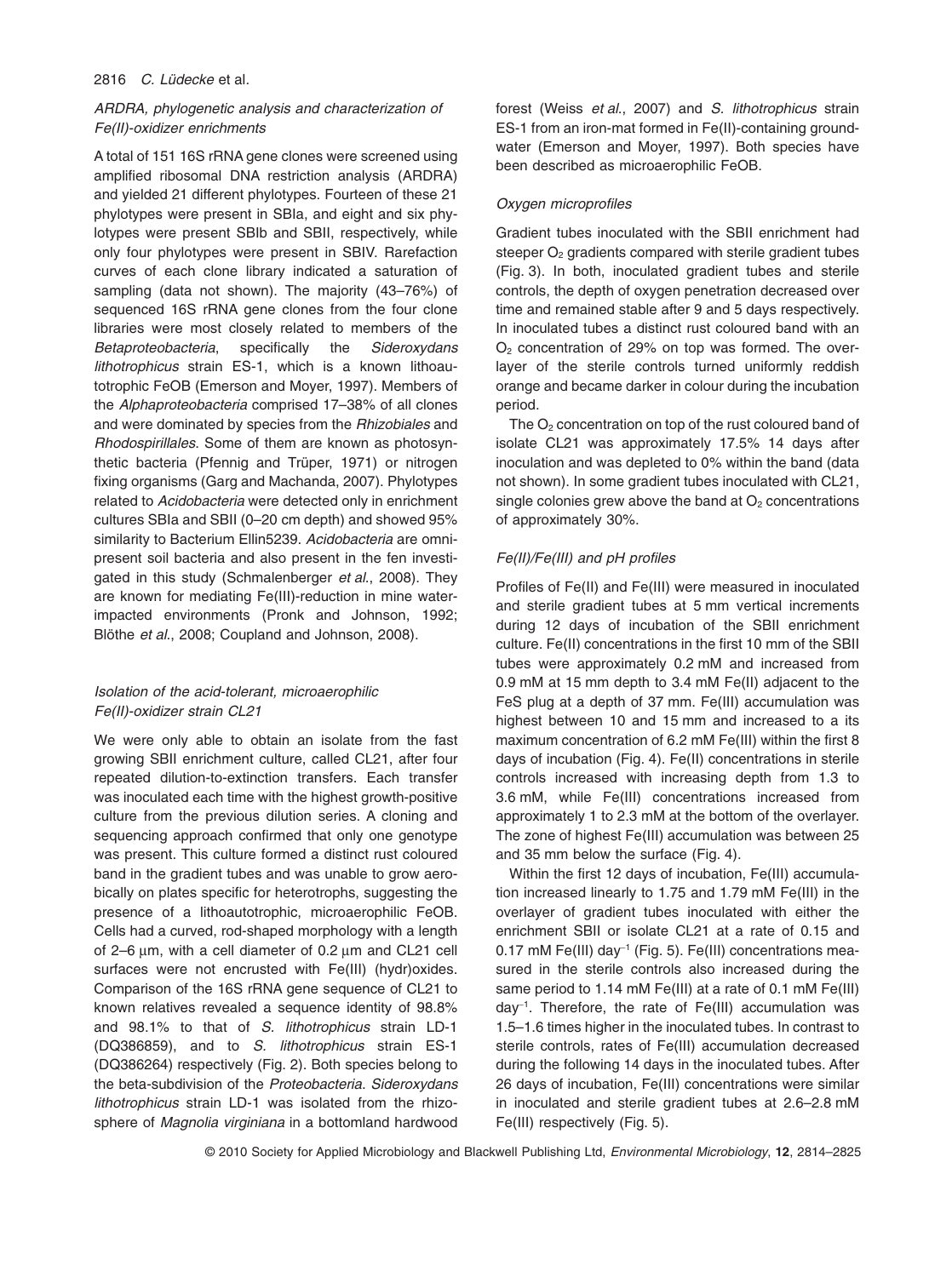

**Fig. 2.** Phylogenetic tree of 16S rRNA gene sequences (indicated by boldface type) derived from gradient tube enrichments from peat zones 0–10 cm (I), 10–20 cm (II) and 30–40 cm (IV) and isolate CL21. The tree represents a consensus of the phylogeny determined using neighbour-joining, maximum-parsimony and maximum-likelihood methods. Parsimony bootstrap values (1000 data resamplings) ≥ 50% are given at branch points. Scale bar represents 10 nucleotide substitutions per 100 positions. The outgroup *Ferroplasma acidiphilium* (AJ224936) was used for calculations of the bacterial tree.

The pH measured in the middle of the tubes, above and below the distinct rust coloured band formed by CL 21, decreased from pH 5.5 in unbuffered medium to  $\sim$  5.0 after 12 days of incubation, and then dropped to its final value of 4.4 over the next 10 days. No further decrease in pH values was measured after 29 days of incubation. In sterile controls, the pH decreased only to 5.2 over the same incubation period. Isolate CL21 has the ability to oxidize Fe(II) within the pH range of 4.0–6.0. A distinct rust coloured band was formed at a pH of 6.0 but not at a pH of 6.2 and 6.5 even after a couple of weeks. The lower pH value (pH 4.0) was measured in active cultures of CL21. The top layer did not solidify at pH lower than 4; thus, we cannot rule that CL21 might be active also at lower pH. Maximum rates of Fe(II)-oxidation were observed at 21°C (Table 1 and data not shown). Abiotic oxidation rates of Fe(II) in gradient tubes incubated at different temperatures were low at the initial pH of 4.3 or 5 and at low temperatures (Table 1).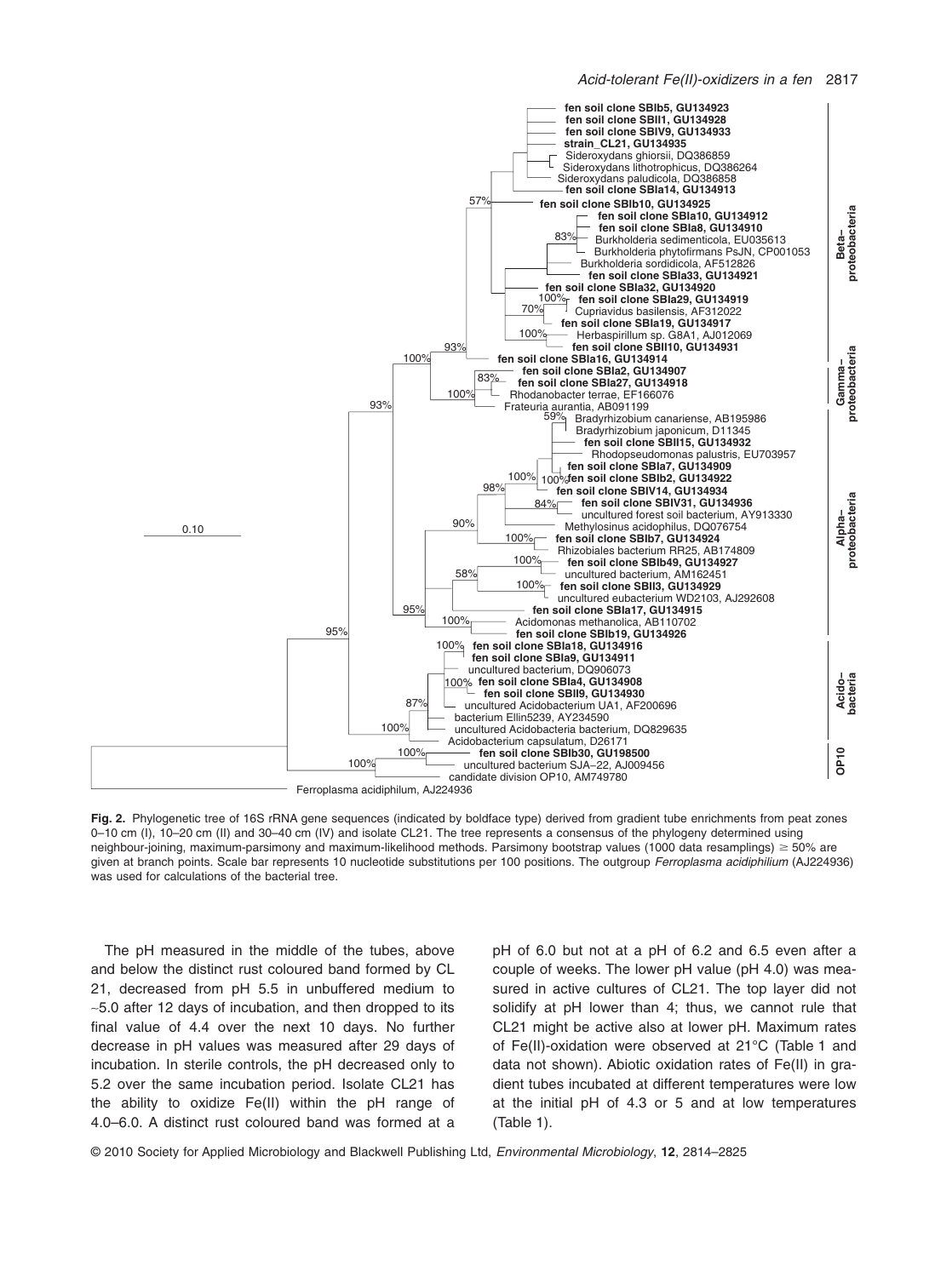

**Fig. 3.** Oxygen microelectrode profiles in inoculated (left: enrichment culture SBII) and sterile (right) gradient tubes over an incubation period of 13 days. Greyish boxes are included to indicate the area of microbial and chemical Fe(II)-oxidation relative to the oxygen concentrations.

*Characterization of the Fe(III) solid phase*

In both inoculated (isolate CL21 and enrichment SBII) and sterile gradient tubes after 7 weeks of incubation, X-ray diffraction (XRD) identified goethite (alpha-FeOOH) as the main solid product of Fe(II)-oxidation. A peak at  $d = d$ -spacing  $[mn] = 0.269$  appeared only in the tube inoculated with SBII and is consistent with the main peak of hematite ( $Fe<sub>2</sub>O<sub>3</sub>$ ). In all samples, one broad peak with a day-spacing of 0.58–0.60 nm could not be identified, but is not in accordance with typical Fe oxides or green rust (Cornell and Schwertmann, 2003). The low signal to noise ratio and the large width of the observed goethite XRD peaks point to a small crystal size and/or a poor crystal order. Furthermore, goethites formed at high ionic strength and low temperatures, as in our experiments,

are known to often develop a multidomainic structure (Cornell and Schwertmann, 2003). When neglecting the effect of lattice imperfections, this domain size can be estimated from the width of the XRD peaks (Scherrer, 1918). Using the Scherrer equation, we found a mean domain size of 10 nm for the sterile control, whereas the goethites of both inoculated tubes consisted of 7 nm large domains.

Energy-dispersive X-ray spectroscopy (EDX) spectra confirms the XRD results by showing signals for O and Fe. Besides the goethites, we observed some Fe-free needle-shaped and plate-like crystals, with an EDX signal of S, O, Na, Mg and Cl (data not shown). We assume that these are salts crystals precipitated from the mineral salts medium. In general, goethite appeared associated to the net-like agar matrix.



**Fig. 4.** Oxygen and Fe(II)/Fe(III) profiles measured in gradient tubes inoculated with enrichment culture SBII (left) 8 days after inoculation. A sterile tube was used as control (right).

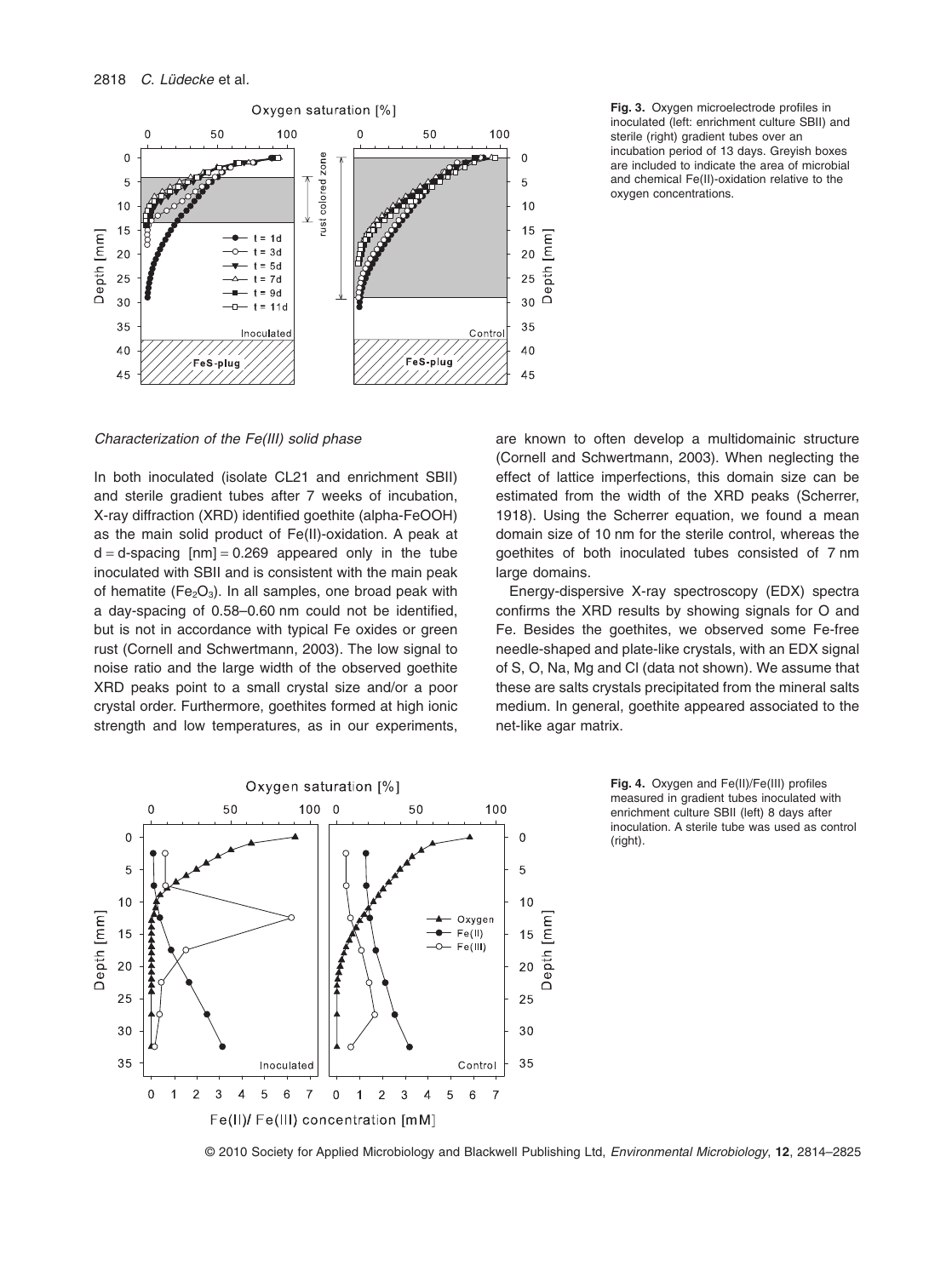

# **Discussion**

# *Abundance of microaerophilic Fe(II)-oxidizers in oxic/anoxic gradients*

The oxic/anoxic transition zone with the highest Fe(II) concentrations within a minerotrophic fen in northern Bavaria, Germany contained high numbers of acidtolerant FeOB [up to 10<sup>6</sup> cells g (wet weight peat)<sup>-1</sup>]. In general, the highest potential for microbial Fe(II)-oxidation in this fen is most likely within the upper 20 cm of the peat, due to the presence of an oxic to suboxic transition zone. This zone of potential Fe(II)-oxidation can be enlarged temporarily to 40 cm due to a low water table during dry seasons (Reiche *et al*., 2009), which would explain the presence of microaerophilic FeOB in depths below 30 cm  $[10^3 \text{ cells}$  g (wet weight peat)<sup>-1</sup>]. MPN numbers of FeOB present in the peat are similar to MPNs of neutrophilic FeOB from Fe mats in a groundwater seep-fed wetland  $(10^6 \text{ cells ml mat}^{-1})$  at Fe(II) concentrations of approximately 200 μM (Druschel *et al.*, 2008). In those mats, voltammetric profile measurements indicate that the mat becomes suboxic/anoxic within 2 mm of the surface, and the overlapping zone of available  $O<sub>2</sub>$  and Fe(II) is less

#### *Acid-tolerant Fe(II)-oxidizers in a fen* 2819

**Fig. 5.** Fe(III) accumulation over time determined in the whole overlayer of gradient tubes inoculated with enrichment SBII and isolate CL21, both obtained from the 10–20 cm zone of an acidic fen. Sterile tubes were used as a control.

than 1 mm. Another study found that, in the rhizosphere of *Typha* spp., numbers of aerobic, lithotrophic FeOB are in a similar range to what we found  $[10<sup>5</sup>-10<sup>6</sup>$  cells g (root)<sup>-1</sup>] (Weiss *et al*., 2003), but the zone of microbial Fe(II) oxidation still appears to be restricted to several millimetres around the roots (Mendelssohn *et al*., 1995). This suggests that the oxic/anoxic transition zone present in mats and the rhizosphere is very thin compared with the oxygenated surface layers in peatlands where microaerophilic FeOB might be active. Anaerobic, nitrate-dependent and anaerobic phototrophic FeOB (Widdel *et al*., 1993; Straub and Buchholz-Cleven, 1998; Kappler and Newman, 2004; Weber *et al*., 2006) should only play a minor role in this fen due to the low availability of nitrate (Verhoeven, 1986; Vepraskas and Faulkner, 2001; Küsel *et al*., 2008; Reiche *et al*., 2009), and the low light penetration in soils of about 200 μm (Ciani *et al.*, 2005).

## *Diversity of Fe(II)-oxidizing microorganisms*

A comprehensive phylogenetic analysis of cultivated FeOB 16S rRNA genes revealed a diverse community that was dominated by members of the *Betaproteobacte-*

| Incubation temperature | Microbial Fe(II)-oxidation <sup>a</sup><br>pH 4.6 | Chemical Fe(II)-oxidation <sup>b</sup> |        |        |        |
|------------------------|---------------------------------------------------|----------------------------------------|--------|--------|--------|
|                        |                                                   | pH 4.3                                 | pH 5.0 | pH 6.7 | pH 7.3 |
| $4^{\circ}$ C          | 30.1                                              | 7.3                                    | 17.2   | 44.6   | 53.5   |
| $15^{\circ}$ C         | 32.9                                              | 9.4                                    | 19.6   | 59.5   | 59.2   |
| $21^{\circ}$ C         | 44.0                                              | 17.5                                   | 41.5   | 64.5   | 71.3   |
| $30^{\circ}$ C         | 33.9                                              | 33.0                                   | 57.6   | 73.1   | 81.7   |

**Table 1.** Fe(III) accumulation rates  $(\mu M \, d a y^{-1})$  obtained from opposing gradient tube incubations.

**a.** Microbial Fe(II)-oxidation was determined after inoculation with isolate CL21 after 6 weeks of incubation.

**b.** Chemical Fe(II)-oxidation was obtained in sterile gradient tubes after 3 weeks of incubation.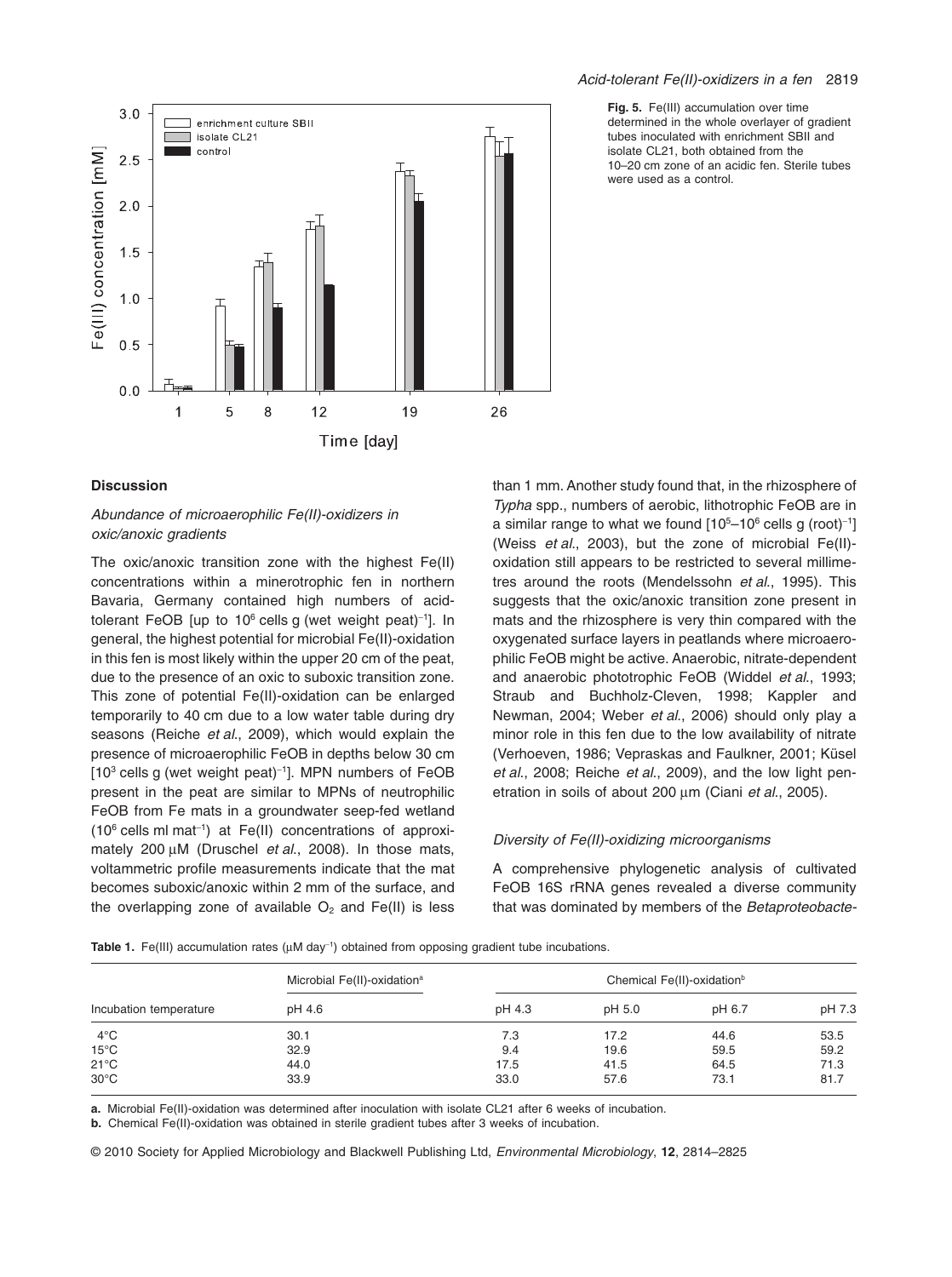#### 2820 *C. Lüdecke* et al*.*

*ria*. The data support the observation that lithotrophic FeOB primarily associated with freshwater environments are members of the *Betaproteobacteria* (Weiss *et al*., 2007), whereas marine FeOB typically belong to the novel class *Zetaproteobacteria* (Emerson *et al*., 2007). Since the majority of sequenced 16S rRNA gene clones from the enrichment culture SBII were most closely related to *Sideroxydans* spp., the activity of these organisms may be responsible for the similarity in Fe(II)-oxidation rates with isolate CL21. Surprisingly, 29% of the SBII clones obtained from the 10–20 cm depth zone were closely related to the purple non-sulfur phototrophic organism *Rhodopseudomonas palustris*. Under anoxic conditions, *R. palustris* strain TIE-1 can grow photoautotrophically with Fe(II), hydrogen or thiosulfate as electron donors and photoheterotrophically with a variety of organic carbon sources (Jiao *et al*., 2005). In SBIa, 19% of obtained clones were related to *Frateuria aurantia*, a moderately acidophilic Fe(II)-oxidizer (Hallberg and Johnson, 2005) within the *Gammaproteobacteria*. In enrichment cultures SBIa and SBII, clones with high sequence similarity to members of the *Acidobacteria* were found. The *Frateuria*like strain WJ2 and members of the *Acidobacteria* have been shown to reduce Fe(III) (Pronk and Johnson, 1992; Hallberg and Johnson, 2005; Blöthe *et al*., 2008; Coupland and Johnson, 2008). The presence of potential Fe(III)-reducing organisms in the FeOB enrichments suggests both a microscale Fe-cycling in the opposing gradient tubes and at oxic-anoxic interface in the fen. A microbial microscale cycling of Fe was also shown at distinct sand-water interfaces (Roden *et al*., 2004).

## *Sideroxydans strain CL21*

A physiologically unique, acid-tolerant *Sideroxydans* isolate, strain CL21, was obtained from a moderately acidic minerotrophic fen that could oxidize Fe(II) at a low pH range. Strain CL21 could grow only chemolithoautotrophically, as heterotrophic growth was not observed by CL21. However, CL21 grew in a pH range of 4.0–6.0, but not at higher pHs, which differs from the optimal pH range of *Sideroxydans* LD-1 (4.5–7.0) or ES-1 (5.5–7.5) (Emerson and Moyer, 1997; Weiss *et al*., 2007). Since CL21 also had a lower pH optimum (4.5–5.0) than the others, CL21 can be classified as the first acid-tolerant *Sideroxydans* species. CL21 could also tolerate lower temperatures (3.5°C) than ES-1 or LD-1 (10°C and 12°C respectively) suggesting that this strain is well adapted to the cold, acidic conditions commonly found in this fen. This finding challenges again the concept of species differentiation based on sequence similarity with 16S rRNA genes. Cell morphology of CL21 was also different from the strains closely related by sequence identity. The diameter of CL21 cells (0.2  $\mu$ m) were less than half the diameter of LD-1 (0.74  $\mu$ m) but similar to that of ES-1 (0.32  $\mu$ m). Scanning electron microscopy (SEM) pictures also showed that CL21 have flagella at the polar side of the cell. Cells of our isolate, CL21, were associated with particulate Fe(III) (hydr)oxides, but were not encrusted, similarly to ES-1 (Emerson and Moyer, 1997).

# *Competition between chemical and microbial Fe(II)-oxidation*

The activity and biogeochemical role of FeOB in neutral and extremely acidic environments is well established (Baker and Banfield, 2003; Emerson and Weiss, 2004). Neutrophilic FeOB must compete with rapid chemical oxidation of Fe(II) in the presence of oxygen. Consequently, these FeOB thrive only in niches with low oxygen concentrations where chemical oxidation Fe(II) by oxygen is slow (Emerson, 2000). In contrast, under highly acidic conditions (pH < 3) no chemical oxidation of Fe(II) occurs, even under oxygen saturated concentrations. Chemical oxidation starts at pH values above 4.2 with maximum rates achieved at pH values above 5.5 (Meruane and Vargas, 2001). The abiotic oxidation rates of Fe(II) measured in our gradient tubes, incubated at 4 or 15°C, were not only low at the initial pH of 5, but were even lower at pH 4.3 (Table 1). Thus, the acid-tolerant FeOB present in this fen may be able to compete successfully with chemical oxidation of Fe(II) at *in situ* pH and temperatures, as the pH of the peat soil varied between 4.0 and 5.2 and the average peat soil temperature at 20 cm depth was approximately 6.5°C (G. Lischeid, pers. comm.). High temperatures (21 and 30°C), which favour chemical Fe(II)-oxidation (Table 1), are unlikely in this fen, where the maximum temperature reached only 16°C over the 2 years of study.

At 21°C and an initial pH of about 5.5, FeOB increased Fe(II)-oxidation rates by 1.6 times relative to chemical oxidation in sterile controls. Subtracting the biotic rate from potential background chemical oxidation, the minimum reaction attributed to the biotic component ranged from 32% to 35% within the first 12 days of incubation (Fig. 5). This range is likely strongly underestimated. First, the amount of Fe(III) formed during chemical oxidation occurred over a large reaction zone of more than 1 cm as compared with the restricted zone of Fe(II) oxidation in the inoculated gradient tubes where the majority of Fe(III) precipitated in a small ring. Second, simultaneous microbial and chemical oxidation might have not even occurred in the ring. Finally, the decline in pH during Fe(III) hydrolysis and precipitation associated with microbial Fe(II)-oxidation would have negatively affected chemical oxidation in the opposing gradient cultures.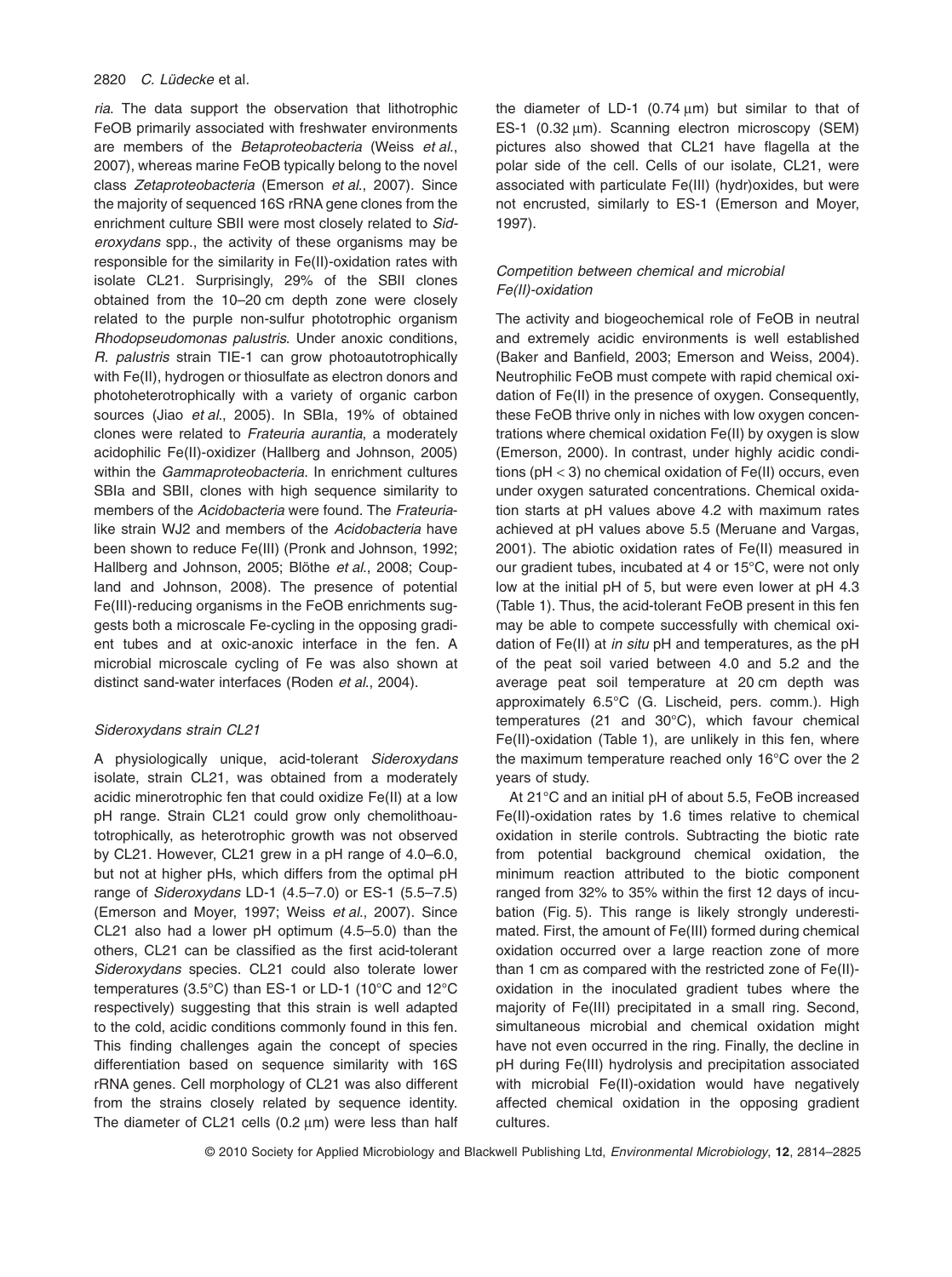At pH 6.2, *S. lithotrophicus* strain ES-1 increases the rate of Fe(III) accumulation 1.1 to 1.7 times with increasing  $O_2$ concentrations in electrochemical cells from 9 to 50  $\mu$ M (equals 3.3–18.2% saturation) (Druschel *et al*., 2008). Biotic oxidation makes up 15–43% of the total rate. Also, batch cultures of *Sideroxydans paludicola* strain BrT grown in bioreactors at circumneutral pH indicate that strain BrT accounts for at least 18–53% of the total Fe(II)-oxidation (Neubauer *et al*., 2002). Results obtained from flow chamber experiments suggest that 50–80% of the Fe(II) oxidation is mediated by microbes of a mat community at neutral pH (Emerson and Revsbech, 1994). However, the study of Sobolev and Roden (2001) shows that even though rates of microbial and chemical Fe(II)-oxidation are similar in neutral-pH opposing gradient cultures, FeOB are likely to account for nearly all ( $\geq 90\%$ ) of the Fe(II)oxidation. Hence, the biotic catalysis might be also responsible for the vast majority of Fe(II)-oxidation in the abovementioned experimental studies. As a consequence, the used methodologies and the basic strategy to use the ratio of biotic vs. abiotic rates to infer the likely relative importance of microbial catalysis reflect limitations. Alternatively, possible new gene expression-based approaches might be applied to address the issue as our understanding of the genetics and biochemistry of FeOB advances.

Isolate CL21 was active at  $O<sub>2</sub>$  concentrations up to 17.5%, which is in the range of that observed for ES-1 (15–50 mM which is equal to 5.5–18.2%) (Druschel *et al*., 2008). Single colonies in the semisolid agar were active even up to 30%  $O_2$  saturation at pH 4.8. Druschel and colleagues (2008) suggested that abiotic Fe(II)-oxidation is favoured above 18.3%  $O<sub>2</sub>$  at a pH of about 6.2, which then limits the niche in which circumneutral FeOB thrive. Other results obtained with neutrophilic FeOB support this upper  $O_2$  limit of up to 20% saturation (Sobolev and Roden, 2001). Therefore, more acidic conditions apparently increase the  $O_2$  window for microbial Fe(II)-oxidation from near 20% up to 30%  $O_2$  saturation. Thus, the ability of acid-tolerant FeOB to compete more successfully with abiotic Fe(II)-oxidation at higher dissolved  $O<sub>2</sub>$  concentrations than FeOB under neutral pH conditions might also be responsible for the relatively wide depth distribution of these organisms in the fen.

# *Formation of goethite by microbial and chemical oxidation*

Nanoscaled-goethite was found as the main product of chemical (sterile control) and microbial (inoculated tubes) Fe(II)-oxidation in our gradient incubations. Mineral products of microbial Fe(II)-oxidation have been shown to be pH dependent, as below pH 7.0, goethite (alpha-FeOOH) forms, and above pH 7.2, magnetite ( $Fe<sub>3</sub>O<sub>4</sub>$ ) forms (Jiao *et al*., 2005).

The goethites of the sterile tubes showed a clearly larger domain size (10 nm) than the goethites produced in the inoculated tubes (7 nm). Crystal size depends on growth conditions such as the degree of oversaturation, the dominating transport processes in solution and the presence of foreign ions or molecules. Accordingly, the smaller goethites in the inoculated tubes may be explained by the higher concentration of Fe(III) ions in the distinct ring zone or by the higher concentration of extracellular polymeric substances produced by the organisms. XRD patterns obtained from Fe(III)-rich surface peat from the fen site yielded no positive mineral identification for Fe (hydr)oxides (data not shown), indicating the need for Fe specific or spatially resolved analysis methods in soil samples.

#### *Potential for microbial cycling of iron in an acidic fen*

In minerotrophic, groundwater-influenced peatlands mineral element cycles, like the cycling of iron, are more common than often acknowledged. A lot of studies showed a significant presence of iron in such systems (e.g. Hajek and Hekera, 2004; Dettling *et al*., 2006; Boomer & Bedford, 2008; Deppe *et al*., 2010) or even revealed microbial Fe(III) reduction to play a major role in peat mineralization processes (Todorova *et al*., 2005; Metje & Frenzel, 2007; Reiche *et al*., 2008; Jerman *et al*., 2009). Similar to microbial Fe(III) reduction, the biotic Fe(II)-oxidation in peatlands is poorly understood. In the present study we could show that microbial Fe(II) oxidation enhanced Fe(III) accumulation in gradient tubes. The microbially produced Fe(III) (hydr)oxides were more fine grained compared with the chemical oxidation products. It was shown that Fe(III)-reducing microorganisms profit from high specific surface areas of the formed Fe(III) minerals (Roden, 2003). In previous investigations we could show that a high microbial available Fe(III) pool accumulated in surface peat layers of this fen (Reiche *et al*., 2008) which might be mainly provided by the microbial oxidation of Fe(II). These results indicate a potential coupling of microbial Fe(II)-oxidation and Fe(III) reduction at redox interfaces in iron-rich fens, thereby promoting rapid microscale cycling of Fe.

## **Conclusion**

Our data highlight the importance of acid-tolerant FeOB in an acidic fen which contributed substantially to the oxidation and accumulation of Fe(III) under low temperature and pH conditions of about 5. The extent of the subsurface potentially available for microbially mediated Fe(II) oxidation in peatlands is much larger (cm scale) than in mat or rhizosphere systems as it is not restricted to only a few millimetres.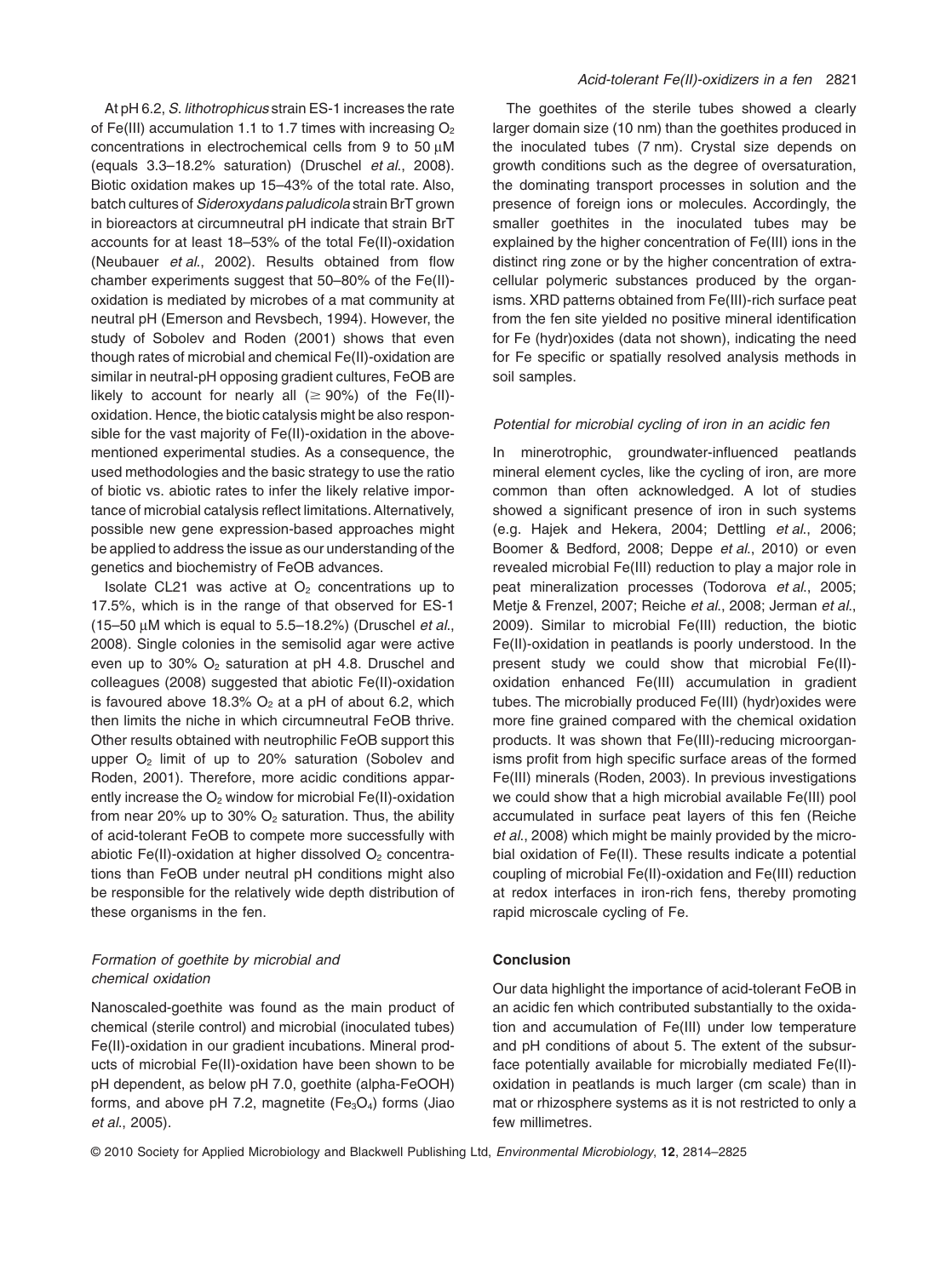#### **Experimental procedures**

### *Field site and sampling*

Peat samples were obtained from a minerotrophic, acidic fen (Schlöppnerbrunnen, fen area: 0.8 hectare) in the Lehstenbach catchment area located in the northern Fichtelgebirge region in east-central Germany (50°7′54″N, 11°52′51″E at an altitude of 700 m above sea level) as previously described (Reiche *et al*., 2008; 2009). Peat in the first 10 cm is enriched with high amounts [approximately 200 µmol Fe g (dry wt peat)-<sup>1</sup> ] of microbially available Fe(III) (Reiche *et al*., 2008; 2009).

Peat samples from 0–40 cm depth were obtained using an 8 cm diameter peat corer in May and December 2007, and July 2008 from the middle of the fen (plot C2; Reiche *et al*., 2009). Fresh plant litter was removed from the top and cores were separated into 10 cm depth segments (I: 0–10 cm, II: 10–20 cm, IV: 30–40 cm). Peat samples were then transported to the laboratory in airtight plastic bags at 4°C and processed the same day.

The penetration depth of  $O<sub>2</sub>$  was determined in August and October 2006 and from May through August 2007 using FeS-redox-probes as described in Reiche and colleagues (2008; 2009). A colour change of the probes from black to brown indicated the presence of  $O<sub>2</sub>$  due to the oxidation of FeS to Fe(III) (hydr)oxides. Soil water was obtained during the same period close to the 8 cm core sampling site from previously installed Rhizon suction samplers (Reiche *et al*., 2008; 2009).

# *Cultivation and isolation of microaerophilic Fe(II)-oxidizers*

For enrichment, culturing and the enumeration of microaerophilic FeOB, a modified gradient tube technique (Emerson and Moyer, 1997) was used. Opposing gradients of  $O<sub>2</sub>$  and Fe(II) were established in 10 cm by 1.2 cm screw-cap glass tubes. The tubes had a 750  $\mu$ l plug of FeS [FeS mixed 1:1 with modified Wolfe's mineral medium (MWMM) (Hanert, 1992) and 3% (wt/vol) agarose] overlaid with 6 ml semisolid mineral salts – medium [MWMM, 0.2% (wt/vol)] agarose, 9 µl vitamin B solution (Drake, 1994) and a headspace of air. The total height of the overlayer medium was 37 mm. While still molten, the overlayer was bubbled with filter-sterilized  $CO<sub>2</sub>$ for 5 s and tubes were capped. The final pH in the unbuffered medium was around 5.5. Tubes were opened under air, 20  $\mu$ of inoculum were expelled from the FeS plug to the top as a pipette tip was withdrawn (Hanert, 1992) and incubated at 21°C in the dark. Changes in pH during Fe(II)-oxidation were determined with a pH probe (diameter of tip: 5 mm, SenTix 97T, WTW, Germany). To test the pH range of chemical Fe(II)-oxidation, the semisolid mineral salts – medium was buffered with 10 mM HEPES, and the pH was adjusted with hydrochloric acid or sodium hydroxide to reach pH values between 4.0 and 7.3. To prevent hydrolysis at lower pH values,  $0.4\%$  gellan gum  $(0.4 \text{ g } \text{MaSO}_4^* \cdot 7 \text{ H}_2 \cdot \text{O} \text{ per gram})$ gellan gum) instead of agarose was used for solidification of the top layer of the medium. These tubes were incubated in the dark at temperatures from 4.0°C to 30.0°C. The upper pH limit for CL21 was repeatedly tested in bicarbonate-buffered gradient tubes at pH values of 6.0, 6.2 and 6.5. In general, active cultures were transferred to new gradient tubes within 8 weeks after inoculation. The dilution-to-extinction cultivation method was then used to obtain isolates. To test for heterotrophic growth under oxic conditions, cultures were streaked on solid plates containing per 1 L: 3 g yeast extract, 1.5 g peptone and 1.5 g tryptone, and 15 g agar.

## *Enumeration of microaerophilic Fe(II)-oxidizers*

Numbers of culturable FeOB were determined by the MPN technique with three replicates per dilution in anoxic MWMM and incubated for 6 weeks in gradient tubes as described above. Tubes were considered positive based on the formation of a distinct rust coloured band compared with the diffuse Fe(II)-oxidation in uninoculated controls. MPN values were then calculated from standard MPN tables within 95% certainty (de Man, 1975; 1977).

## *Activity of microaerophilic Fe(II)-oxidizers*

To investigate the activity of enriched Fe(II)-oxidizers and to distinguish between chemical and microbial Fe(II)-oxidation,  $O<sub>2</sub>$ , pH, Fe(II) and Fe(III) profiles were determined in the gradient tubes over time. Oxygen profiles were measured at increments of 1 mm with a microelectrode (diameter of tip: 100 µm, Unisense, Denmark) every 48-72 h during the minimum 14 day incubation period. pH profiles were measured weekly, over an incubation period of 1 month, 15 mm above, within, and 15 mm below the distinct, rust coloured band with a pH probe (diameter of tip: 5 mm, SenTix 97T, WTW, Germany). Fe(II) and Fe(III) profiles were measured after HCl extraction (0.5 M) of 5 mm increments of the semisolid medium every 2 or 3 days during the first 12 days of incubation The accumulation of Fe(III) was determined 6 times within an incubation period of 26 days by HCL extraction of the whole semisolid medium (6 ml overlayer added to 114 ml 0.5 M HCl). Measurements were performed always in three separate replicate gradient tubes, which were sacrificed. Sterile tubes acted as a control.

#### *Analytical techniques*

Fe(II) was measured after centrifugation of HCl extracts following the phenanthroline method after Tamura and colleagues (1974). HCl extractable Fe(III) was calculated after the addition of ascorbic acid (0.6% final concentration) from the increase in Fe(II) concentration. Nitrate was analysed by ion chromatography.

The mineral products of Fe(II)-oxidation were measured by SEM according to Schädler and colleagues (2008) described below and by powder XRD analysis. XRD patterns were obtained with a Seifert-FPM XRD 7 goniometer using Cu  $K\alpha$ radiation at 40 kV and 30 mA, step-scanning from 5 to 80 °2Q with increments of 0.02 °20 and a counting time of 20 s per step. The diameter of coherent scattering domains  $D_{Scherner}$ was calculated by applying the Scherrer equation to the (110) peak of goethite (Scherrer, 1918):  $D_{\text{Scherier}} = 0.9 \, \text{NFWHM}_{\text{true}}$  $cos \theta$ , where  $\lambda$  is the wavelength, FWHM<sub>true</sub> the true FWHM in radians and  $\theta$  the diffraction angle. The true width of the XRD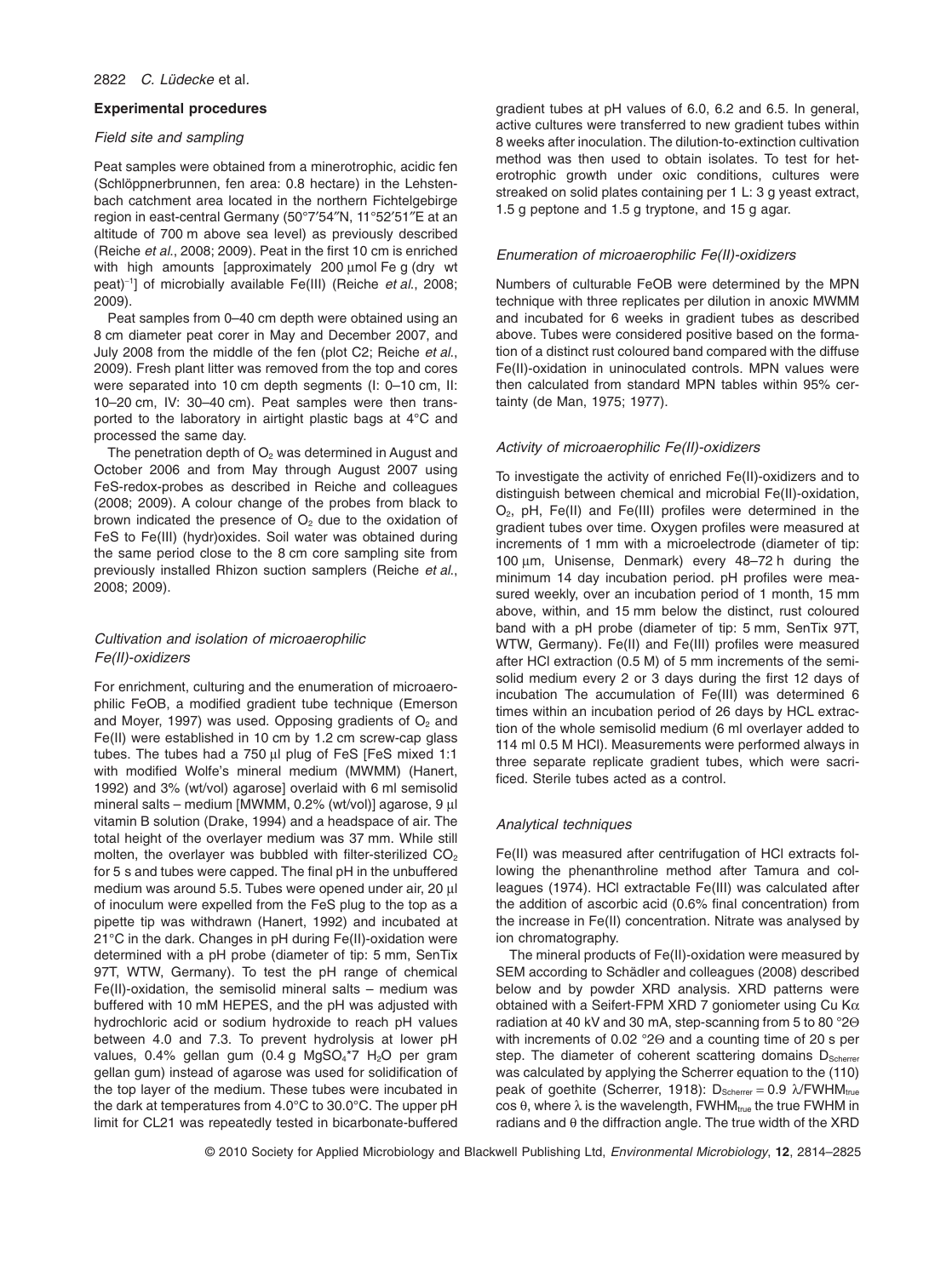peak at its half maximum was determined by  $FWHM_{true} =$  $(FWHM_{sample}^2 - FWHM_{std}^2)^{0.5}$ , where  $FWHM_{sample}$  is the  $FWHM$ of the sample profile and FWHM<sub>std</sub> is the FWHM of the same peak from a standard sample (Klug and Alexander, 1974). A well crystalline synthetic goethite served as the standard in this study. The diffraction angle and FWHM values were obtained by profile fitting with XFIT [\(http://www.ccp14.ac.uk/](http://www.ccp14.ac.uk/tutorial/xfit-95/xfit.htm) [tutorial/xfit-95/xfit.htm\)](http://www.ccp14.ac.uk/tutorial/xfit-95/xfit.htm) using a linear background and Pseudo-Voigt functions.

## *Electron microscopy*

The morphology of isolate CL21 was determined using SEM. A sub sample of the culture was collected on a lysine-coated cover slide by sedimentation followed by a standard SEM preparation procedure (Bozzola, 2007). All samples were examined with a FE-SEM LEO-1530 Gemini (Carl Zeiss NTS, Germany) at magnifications of 15 000x to 20 000x. Crystallike structures were additionally analysed using EDX utilizing a Quantax 200 XFlash detector (Bruker AXS Microanalysis, Germany) at a LEO-1450 (Carl Zeiss NTS, Germany).

## *16S rRNA gene sequencing and phylogenetic analysis*

The distinct rust coloured band of the enrichment cultures was transferred to reaction tubes and cell material was concentrated by centrifugation (5 min at 10 000 *g*). Genomic DNA was extracted from the pellet using the PowerSoil DNA Isolation Kit according to the manufacturer's instructions (MO BIO Laboratories, USA). DNA extracts were PCR amplified with the *Bacteria* domain-specific 16S rRNA gene primers fd1 and rp2 (Weisburg *et al*., 1991). Thermocycling was performed according standard procedure with 30 cycles and an annealing temperature of 56°C. Purified PCR products were cloned into the TOPO TA cloning vector pCR 2.1 (Invitrogen, USA) or pGEM-T Vector System (Promega, USA) according to the manufacturer's instructions. Cloned inserts were PCR amplified using vector-specific primers (M13F/M13R) then digested with restriction enzymes MspI and BshFI (0.25 U µl<sup>-1</sup>, Fermentas, Germany). Clones were grouped into phylotypes according ARDRA band patterns and 1–2 representative clones per phylotype were sequenced bidirectionally (Macrogen, South Korea). Sequences were analysed using the ARB software package. Trees were constructed using parsimony, maximum likelihood and neighbour-joining methods and 1000 bootstrap replicates were performed (Felsenstein, 1985). The sampling efficiency in clone libraries was assessed using Analytical Rarefaction version 1.3 software (Holland, 2003).

#### *Nucleotide sequence accession numbers*

The 16S rRNA gene sequences have been submitted to the GenBank database [\(http://www.ncbi.nlm.nih.gov\)](http://www.ncbi.nlm.nih.gov) under accession numbers GU134907 to GU134936, and GU198500 (see Fig. 2).

#### **Acknowledgements**

The authors thank F. Hegler, U. Dippon and F. Friedrich for helpful discussions concerning preparation techniques for SEM imaging and S. Linde for her professional help in preparation of the SEM samples. We also thank K.-U. Totsche, G. Torburg, A. Hädrich, J. Neidhardt, M. Herrmann and D. Akob for help and discussion. We are indebted to I. Köhler for XRD analysis of peat samples and P. Bouwma for critical reading.

#### **References**

- Armstrong, W. (1964) Oxygen diffusion from roots of some British bog plants. *Nature* **204:** 801–802.
- Baker, B.J., and Banfield, J.F. (2003) Microbial communities in acid mine drainage. *FEMS Microbiol Ecol* **44:** 139–152.
- Blöthe, M., and Roden, E.E. (2009) Microbial iron redox cycling in a circumneutral-pH groundwater seep. *Appl Environ Microbiol* **75:** 468–473.
- Blöthe, M., Akob, D.M., Kostka, J.E., Goschel, K., Drake, H.L., and Küsel, K. (2008) pH gradient-induced heterogeneity of Fe(III)-reducing microorganisms in coal miningassociated lake sediments. *Appl Environ Microbiol* **74:** 1019–1029.
- Boomer, K., and Bedford, B. (2008) Groundwater-induced redox-gradients control soil properties and phosphorus availability across four headwater wetlands, New York, USA. *Biogeochemistry* **90:** 259–274.
- Bozzola, J.J. (2007) Conventional specimen preparation techniques for scanning electron microscopy of biological specimens. In *Electron Microscopy: Methods and Protocols*. Kuo, J. (ed.). Totowa, NJ, USA: Humana Press, pp. 449–466.
- Brune, A., Frenzel, P., and Cypionka, H. (2000) Life at the oxic-anoxic interface: microbial activities and adaptations. *FEMS Microbiol Rev* **24:** 691–710.
- Ciani, A., Goss, K.U., and Schwarzenbach, R.P. (2005) Light penetration in soil and particulate minerals. *Eur J Soil Sci* **56:** 561–574.
- Cornell, R.M., and Schwertmann, U. (2003) *The Iron Oxides: Structure, Properties, Reactions, Occurrences and Uses*. Weinheim, Germany: Wiley-VCH Verlagsgesellschaft.
- Coupland, K., and Johnson, D.B. (2008) Evidence that the potential for dissimilatory ferric iron reduction is widespread among acidophilic heterotrophic bacteria. *FEMS Microbiol Lett* **279:** 30–35.
- Deppe, M., McKnight, D.M., and Blodau, C. (2010) Effects of short-term drying and irrigation on electron flow in mesocosms of a northern bog and an alpine fen. *Environ Sci Technol* **44:** 80–86.
- Dettling, M.D., Yavitt, J.B., and Zinder, S.H. (2006) Control of organic carbon mineralization by alternative electron acceptors in four peatlands, central New York State USA. *Wetlands* **26:** 917–927.
- Drake, H.L. (1994) Acetogenesis, acetogenic bacteria, and the acetyl-CoA 'Wood/Ljungdahl' pathway: past and current perspectives. In *Acetogenesis*. Drake, H.L. (ed.). New York, NY, USA: Chapman & Hall, pp. 3–60.
- Druschel, G.K., Emerson, D., Sutka, R., Suchecki, P., and Luther, G.W. (2008) Low-oxygen and chemical kinetic constraints on the geochemical niche of neutrophilic iron(II) oxidizing microorganisms. *Geochim Cosmochim Acta* **72:** 3358–3370.
- Edwards, K.J., Rogers, D.R., Wirsen, C.O., and McCollom, T.M. (2003) Isolation and characterization of novel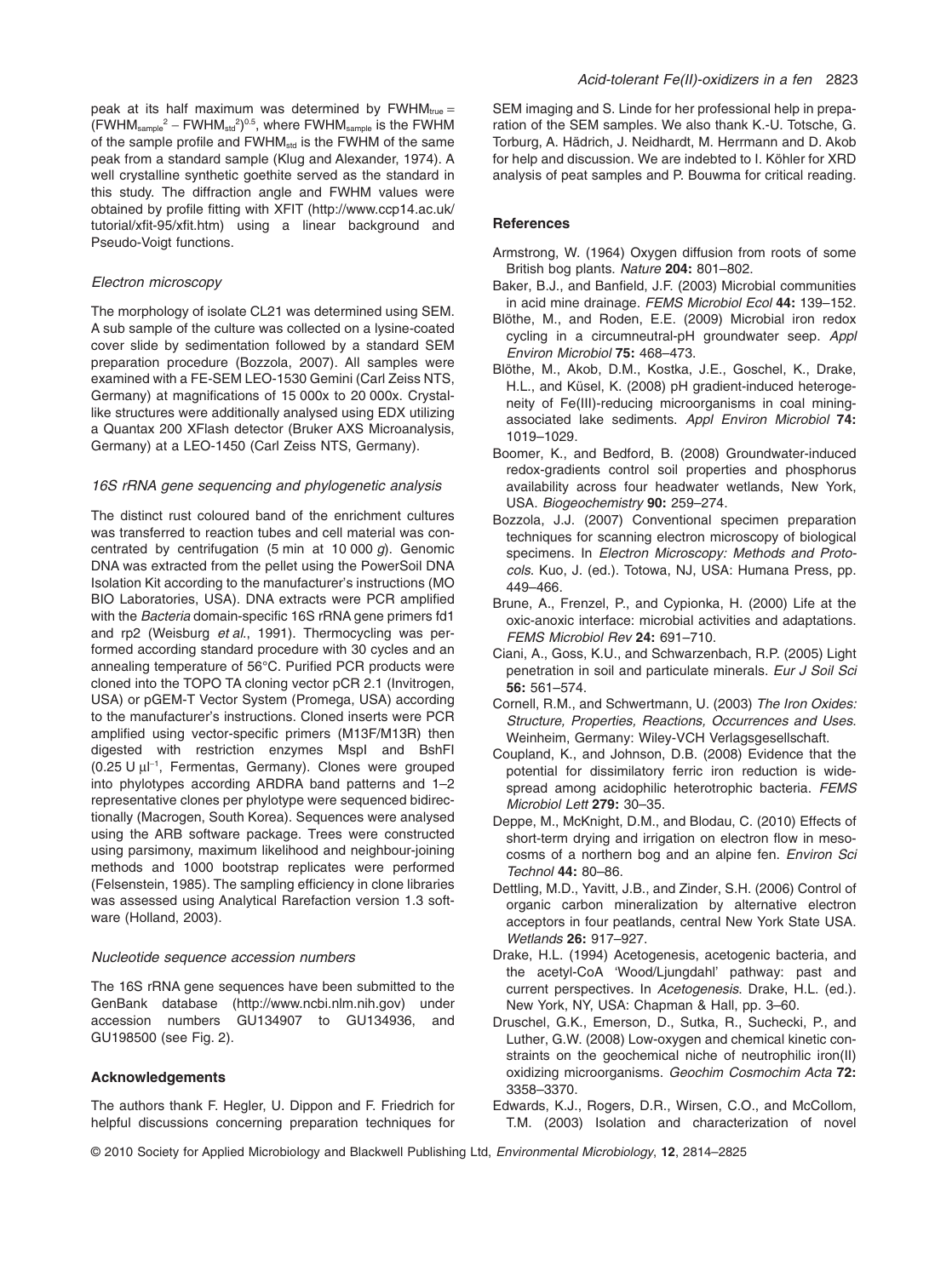psychrophilic, neutrophilic, Fe-oxidizing, chemolithoautotrophic a- and, g-*Proteobacteria* from the deep sea. *Appl Environ Microbiol* **69:** 2906–2913.

- Emerson, D. (2000) Microbial oxidation of Fe(II) and Mn(II) at circumneutral pH. In *Environmental Metal-Microbe Interactions*. Lovley, D.R. (ed.). Washington, DC, USA: ASM Press, pp. 31–52.
- Emerson, D., and Moyer, C. (1997) Isolation and characterization of novel iron-oxidizing bacteria that grow at circumneutral pH. *Appl Environ Microbiol* **63:** 4784–4792.
- Emerson, D., and Revsbech, N.P. (1994) Investigation of an iron-oxidizing microbial mat community located near Aarhus, Denmark – Field studies. *Appl Environ Microbiol* **60:** 4022–4031.
- Emerson, D., and Weiss, J.V. (2004) Bacterial iron oxidation in circumneutral freshwater habitats: findings from the field and the laboratory. *Geomicrobiol J* **21:** 405–414.
- Emerson, D., Weiss, J.V., and Megonigal, J.P. (1999) Ironoxidizing bacteria are associated with ferric hydroxide precipitates (Fe-plaque) on the roots of wetland plants. *Appl Environ Microbiol* **65:** 2758–2761.
- Emerson, D., Rentz, J.A., Lilburn, T.G., Davis, R.E., Aldrich, H., Chan, C., and Moyer, C.L. (2007) A novel lineage of *Proteobacteria* involved in formation of marine Fe-oxidizing microbial mat communities. *PLoS ONE* **2:** e667.
- Felsenstein, J. (1985) Confidence limits on phylogenies: an approach using the bootstrap. *Evolution* **39:** 783–791.
- Garg, N., and Machanda, G. (2007) Symbiotic nitrogen fixation in legume nodules: process and signaling. A review. *Agron Sustain Dev* **27:** 59–68.
- Hajek, M., and Hekera, P. (2004) Can seasonal variation in fen water chemistry influence the reliability of vegetationenvironment analyses? *Preslia* **76:** 1–14.
- Hallberg, K.B., and Johnson, D.B. (2005) Microbiology of a wetland ecosystem constructed to remediate mine drainage from a heavy metal mine. *Sci Total Environ* **338:** 53–66.
- Hanert, H.H. (1992) The genus *Gallionella*. In *The Prokaryotes*. Balows, A., Trüper, H.G., Dworkin, M., Harder, W., and Schleifer, K.H. (eds). New York, NY, USA: Springer-Verlag, pp. 4082–4088.
- Harriss, R., Bartlett, K., Frolking, S., and Crill, P. (1993) Methane emissions from northern high-latitude wetlands. In *Biogeochemistry of Global Change*. Oremland, R.S. (ed.). New York, NY, USA: Chapman & Hall, pp. 449– 486.
- Holland, S.M. (2003) Analytical rarefaction 1.3. user's guide and application. [https://www.uga.edu/strata/software/.](https://www.uga.edu/strata/software/)
- James, R.E., and Ferris, F.G. (2004) Evidence for microbialmediated iron oxidation at a neutrophilic groundwater spring. *Chem Geol* **212:** 301–311.
- Jerman, V., Metje, M., Mandic-Mulec, I., and Frenzel, P. (2009) Wetland restoration and methanogenesis: the activity of microbial populations and competition for substrates at different temperatures. *Biogeosciences* **6:** 1127–1138.
- Jiao, Y.Y.Q., Kappler, A., Croal, L.R., and Newman, D.K. (2005) Isolation and characterization of a genetically tractable photo autotrophic Fe(II)-oxidizing bacterium, *Rhodopseudomonas palustris* strain TIE-1. *Appl Environ Microbiol* **71:** 4487–4496.
- Kappler, A., and Newman, D.K. (2004) Formation of Fe(III) minerals by Fe(II)-oxidizing photoautotrophic bacteria. *Geochim Cosmochim Acta* **68:** 1217–1226.
- Klug, H.P., and Alexander, L.E. (1974) *X-Ray Diffraction Procedures for Polycrystalline and Amorphous Materials*. New York, NY, USA: John Wiley & Sons.
- Knorr, K.H., Liescheid, G., and Blodau, C. (2009) Dynamics of redox processes in a minerotrophic fen exposed to a water table manipulation. *Geoderma* **153:** 379–392.
- Küsel, K., and Alewell, C. (2004) Riparian zones in a forested catchment: hot spots for microbial reductive processes. In *Biogeochemistry of Forested Catchments in a Changing Environment*. Matzner, E. (ed.). Berlin, Germany: Springer-Verlag Berlin Heidelberg, pp. 377–395.
- Küsel, K., Blöthe, M., Schulz, D., Reiche, M., and Drake, H.L. (2008) Microbial reduction of iron and porewater biogeochemistry in acidic peatlands. *Biogeosciences* **5:** 1537–1549.
- de Man, J.C. (1975) The probability of most probable numbers. *Eur J Appl Microbiol* **1:** 67–78.
- de Man, J.C. (1977) MPN tables for more than one test. *Eur J Appl Microbiol* **4:** 307–316.
- Mendelssohn, I.A., Kleiss, B.A., and Wakeley, J.S. (1995) Factors controlling the formation of oxidized root channels – a review. *Wetlands* **15:** 37–46.
- Meruane, G., and Vargas, T. (2001) *Bacterial Oxidation of Ferrous Iron by* Acidithiobacillus Ferrooxidans *in the pH Range 2.5–7.0*. Ouro Preto, Brazil: Elsevier Science Bv, pp. 149–158.
- Metje, M., and Frenzel, P. (2007) Methanogenesis and methanogenic pathways in a peat from subarctic permafrost. *Environ Microbiol* **9:** 954–964.
- Mitsch, J.W., and Gosselink, J.G. (2000) *Wetlands*. New York, NY, USA: John Wiley & Sons, Inc.
- Neubauer, S.C., Emerson, D., and Megonigal, J.P. (2002) Life at the energetic edge: kinetics of circumneutral iron oxidation by lithotrophic iron-oxidizing bacteria isolated from the wetland-plant rhizosphere. *Appl Environ Microbiol* **68:** 3988–3995.
- Neubauer, S.C., Toledo-Duran, G.E., Emerson, D., and Megonigal, J.P. (2007) Returning to their roots: ironoxidizing bacteria enhance short-term plaque formation in the wetland-plant rhizosphere. *Geomicrobiol J* **24:** 65–73.
- Paul, S., Küsel, K., and Alewell, C. (2006) Reduction processes in forest wetlands: tracking down heterogeneity of source/sink functions with a combination of methods. *Soil Biol Biochem* **38:** 1028–1039.
- Pfennig, N., and Trüper, H.G. (1971) Higher taxa of the phototrophic bacteria. *Int J Syst Evol Microbiol* **21:** 17–18.
- Pronk, J.T., and Johnson, D.B. (1992) Oxidation and reduction of iron by acidophilic bacteria. *Geomicrobiol J* **10:** 153–171.
- Reiche, M., Torborg, G., and Küsel, K. (2008) Competition of Fe(III) reduction and methanogenesis in an acidic fen. *FEMS Microbiol Ecol* **65:** 88–101.
- Reiche, M., Hädrich, A., Liescheid, G., and Küsel, K. (2009) Impact of manipulated drought and heavy rainfall events on peat mineralization processes and source-sink functions of an acidic fen. *J Geophys Res-Bio* **114:** G02021.
- Rentz, J.A., Kraiya, C., Luther, G.W., and Emerson, D. (2007) Control of ferrous iron oxidation within circumneutral